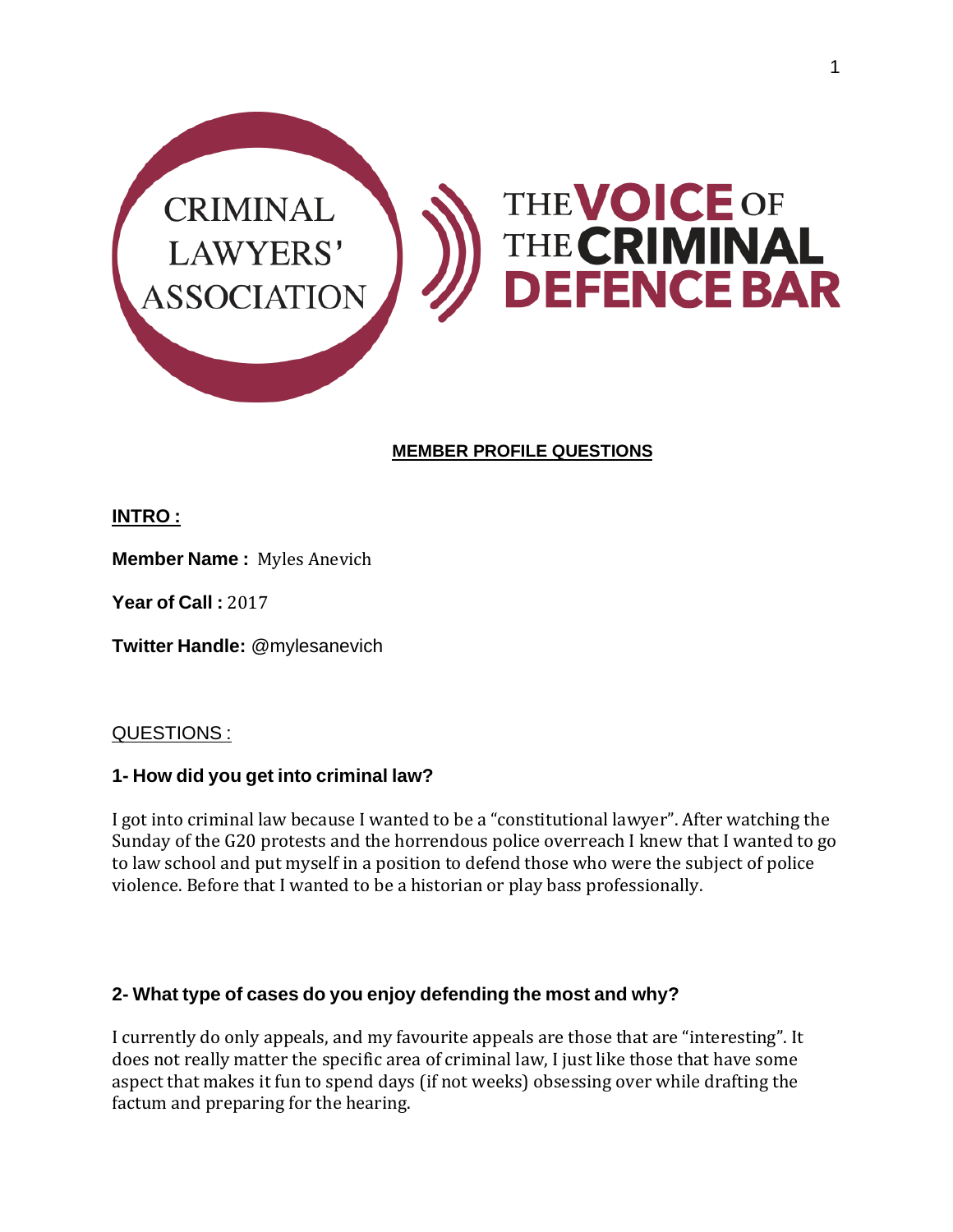However, if I had to pick a specific area I have always had a soft-spot for *Charter* issues. I find it fun when its an "us" v "them" and the them have infringed my client's rights (and are therefore morally in the wrong).

## **3- How did the practice of criminal law change you?**

I think I have simultaneously become more of a left-wing bleeding heart and more jaded at the same time. It is impossible to practice criminal defence without understanding how economic inequality acts as catalysts for criminal behaviour and be radicalized somewhat.

## **4- If there is one thing only you would like to see change in criminal law, what**

## **would it be?**

Bring back preliminary inquiries for offences with a maximum punishment of 10-years.

# **5- What advice would you give to your younger self when you first started**

# **practising criminal law?**

I wouldn't take my own advice, I talk so much I would probably tune myself out. I also think I took the right path for me. Articling with the Crown, doing an LLM, and then switiching to the defence (and then to only appeals) was the right path for my first 5 years of practice.

# **6- How do you deal with bad work days?**

I have a great family that I love spending time with. I try not to let bad days ruin my time with them. Plus when work really sucks I try to make something new and different for dinner. I also really enjoy drinking beer and watching sports, and I complain non-stop when I am annoyed to everyone that will listen.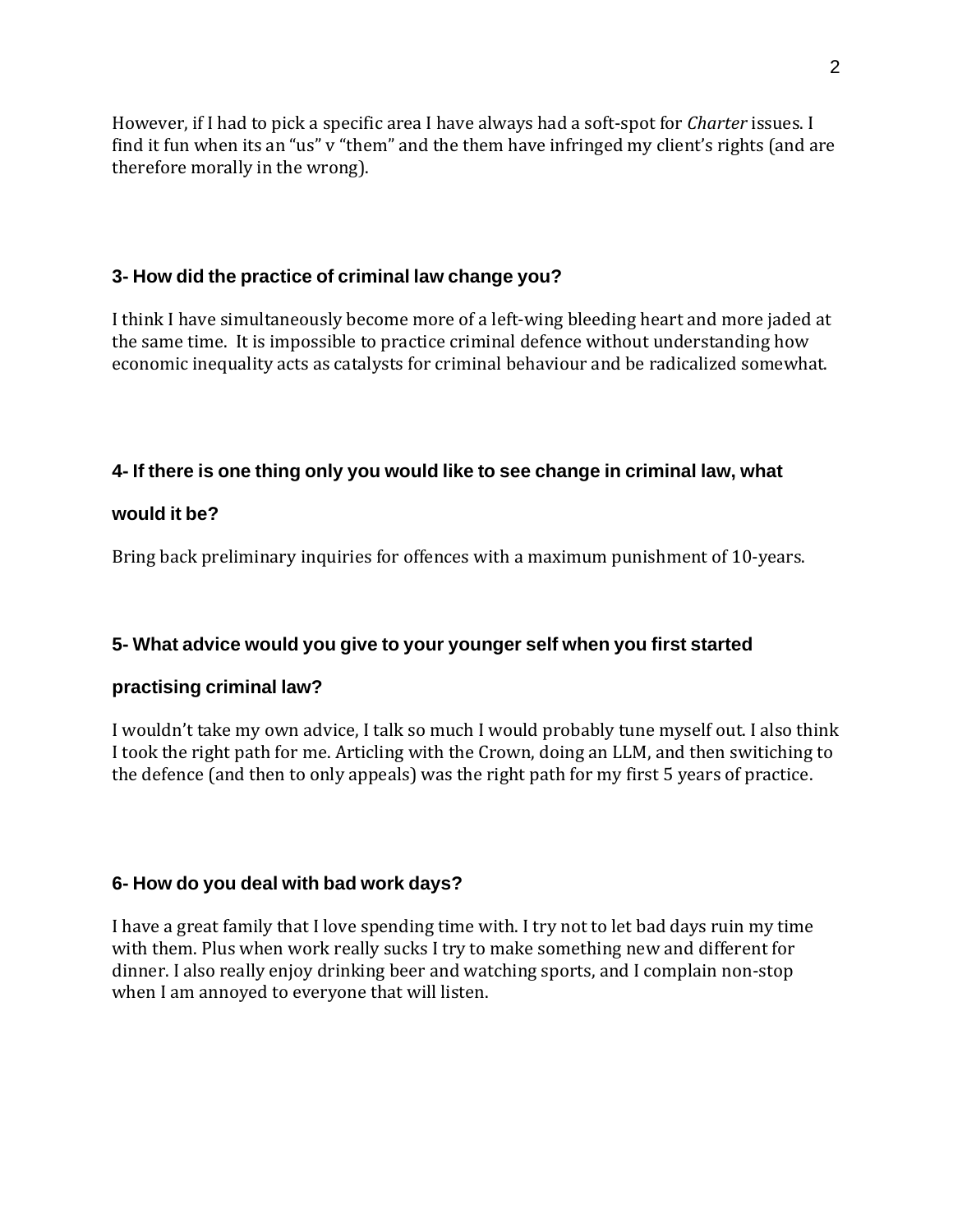### **7- What do you think of Zoom court?**

I prefer to be in person for things that actually matter, and I barely do remands. But I love

not having to drive anywhere.

### **8- Any embarrassing court story you're willing to share?**

I am usually a mess during remands when I am appearing for someone else. Just watch 361 practice court once a month to see something embarrassing. I am however much more articulate when I am actually prepared to do something.

#### **9- Who is your role model/inspiration in criminal law?**

He was not a criminal lawyer, but Joseph Arvay was my inspiration for how I wanted to practice law. I also try to model my advocacy after Justice Davies (who taught me how to cross-examine) and Frank Addario (who is one of the best litigators I have ever seen).

### **10- What's your favourite song?**

According to apple music its probably "All Too Well (10-minute version)" by Taylor Swift, however, when my wife is not in charge of the music my current favourite song is "Dustland" by the Killers and Bruce Springsteen.

#### **11- How do you maintain work life balance and how do you deal with the stress of**

#### **the job?**

I try to forget about work when I am with my family. I make dinner pretty much every night and try to exercise for about 30-minutes every day. Also I have an unhealthy obsession with baseball, and have been watching a ton of soccer lately.